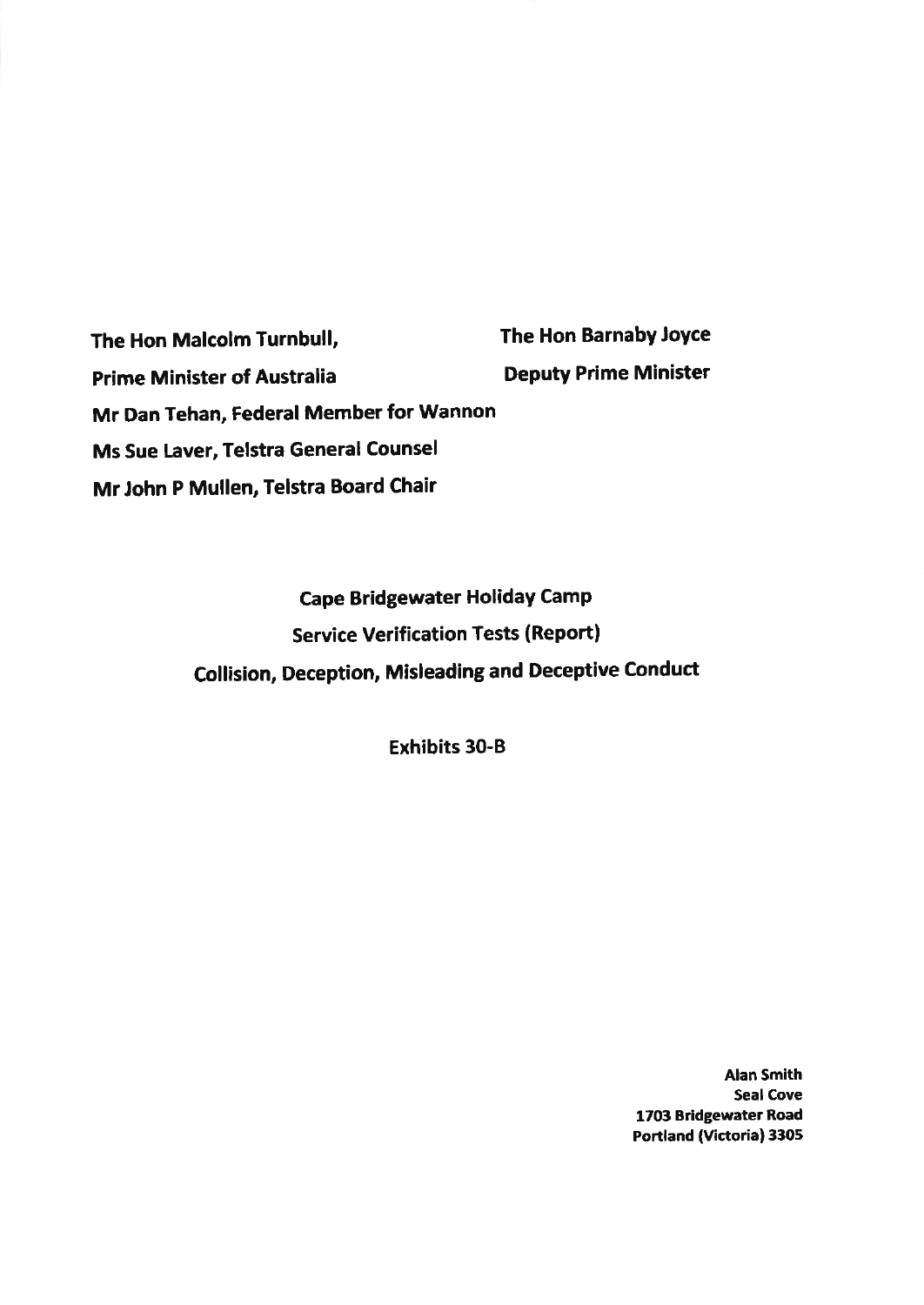

**ARSTRALIAN TELECOMMUNICATIONS AUTHORITY** 

92/596 (6)

7 September 1993

Mr Jim Holories Corporate/Secretary **Telstra Corporation Ltd** 

632 3215 **Fax** 

**Dear Mr Holmes** 

#### **COT CASES MONITORING ARRANGEMENTS**

Your "two beb each way" letter of 31 August 1993 outlining how Telecom is to monitor the COT Cases' services in response to AUSTEL's direction of 12 August does little to inspire confidence in Telecom's approach to the leaue.

The offer to provide in two weeks hence a "... critique of the technical aspects of ... [the] ... direction, including the test call program specified" might be Interpreted as nothing more than an attempt to lay a foundation for discoming the tests if they appear to support the COT Cases. Why when we first asked for the tests over two months ago (MacMahon's letter to Hambleton of 30 June 1993), does it take another two weeks to come up with a criticase of the monitoring proposals? This is the very lack of the pro-active co-operative attitude which prompted the direction of 12 August 1993.

I have similar concerns about you seeking AUSTEL's approval of the monitoring equipment so long after we first asked tests to be done. There are concerns by some of the customers Telecom is to monitor about the effectiveness of the monitoring equipment. These concerns have been inspired, at least in part, by comments made by Telecom employees to those customers and, of course, the problem experienced by Mr Smith when<br>testing/monitoring equipment caused additional problems for him, The<br>adventage of having independent endorsement of the equipment prior to its installation and the production of test data seems obvious to me. Instead, we are still liaising to obtain details of the specification and capability of the equipment to be deployed after its installation in four of the cases and within days of the proposed installation in the other cases.

It is clearly in the interests of all concerned to ensure that the monitoring pursuant to AUSTEL'S drection is conducted in the most timely and eff manner. Please liaise with Mr Cliff Mathieson, AUSTEL's Specialist Advisor-Networks, (03 828 7389) re approval of the monitoring equipment.

> 5 QUEENS ROAD, MELBOURNE VICTORIA POSTAL: P.O. BOX 7443, ST KILDA RD, MELBOURNE, VICTORIA, 1004 TELEPHONE: (03) K28 7300 FACSIABLE: (88) 820 3021

**R10515** 

30 B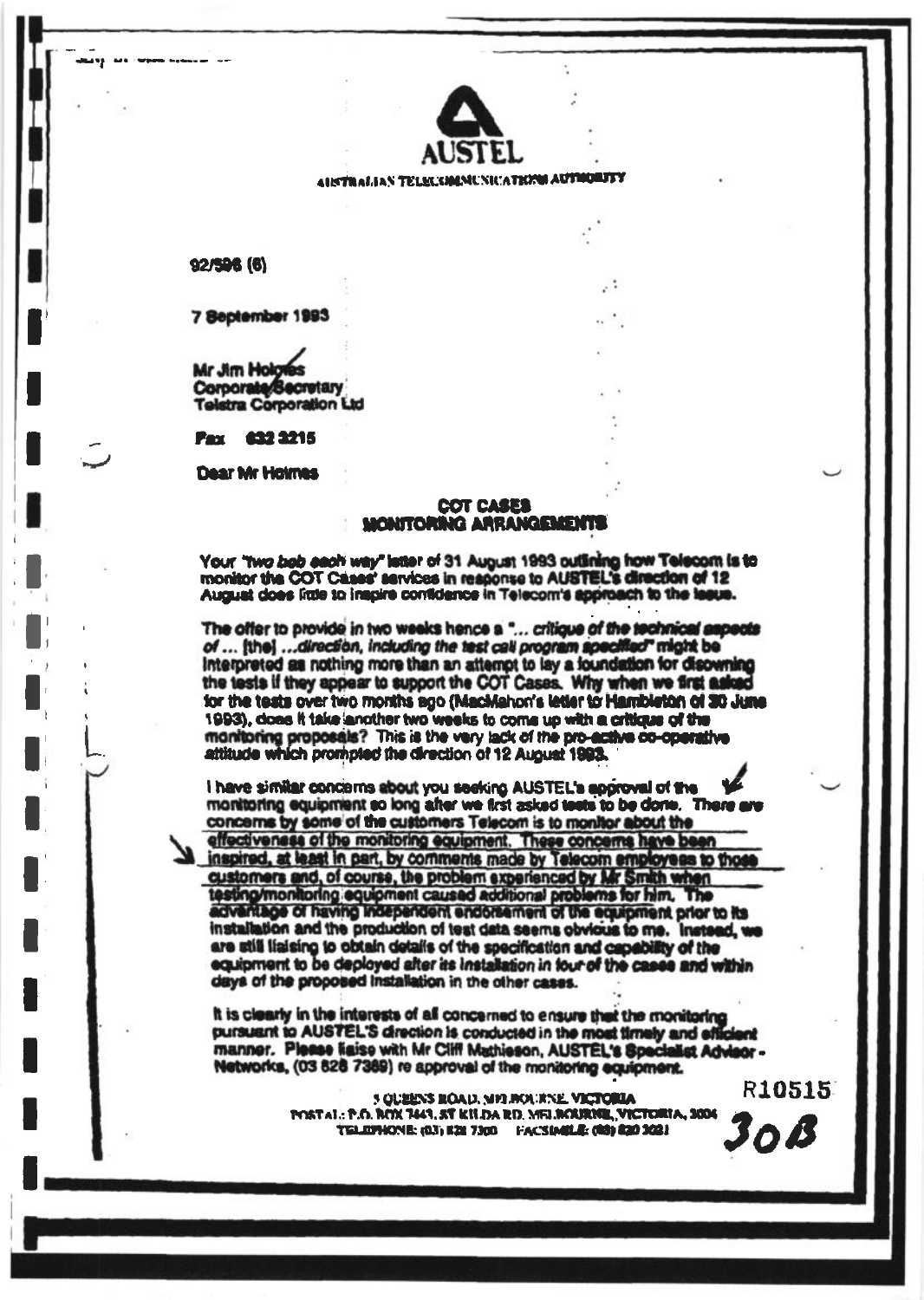#### Draft conditions for installation of equipment

The draft fat of conditions for installation of monitoring equipment in the customers' premises only serve to reinforce my view that your letter is an attempt to have "two bob each way" - if the testing does not favour Telecom, you have laid a foundation for claiming that it is due to customer interference. I have already conveyed to you my concern that Telecom is unable to come up with temper proof monitoring equipment for installation on the customers': premises.

Subject to you removing the endorsement "Telecom in confidence" on the top of the draft conditions, I am prepared to have them conveyed to the customers. I should, however, point out that they reflect little credit on Telecom if its intention were to produce a document that endeavours to provide the customers with any explanation or reasoning for the conditions.

#### **Technical complexities**

 $\blacktriangledown$ 

We look forward to receiving the technical and operational aubritation foreshadowed in you letter. The timing of about three weeks would seem appropriate. A decision whether, as suggested in your letter, it is desirable to engage an independent technical expert will be taken after receipt of your submission. If that is necessary, AUSTEL would be foolding to Telecom to meet the costs involved.

#### Ancesa to file and documents

While I understand that the arrangements for file examination are proving. adequate, there was an agreement to list all files by 19 August and I understand that only some 60 files have been identified to AUSTEL to date. Please provide a comprehensive listing by the end of this week (10 September 1993).

Is it possible to provide parking for AUSTEL's officers who are attending Telecom's premises to inspect the files? This would result in a significant cost saving to AUSTEL's personnel who currently have to make use of commercial parking.

0B

R10516

**Yours sinceraty** 

**Robin C-Davey Chairman**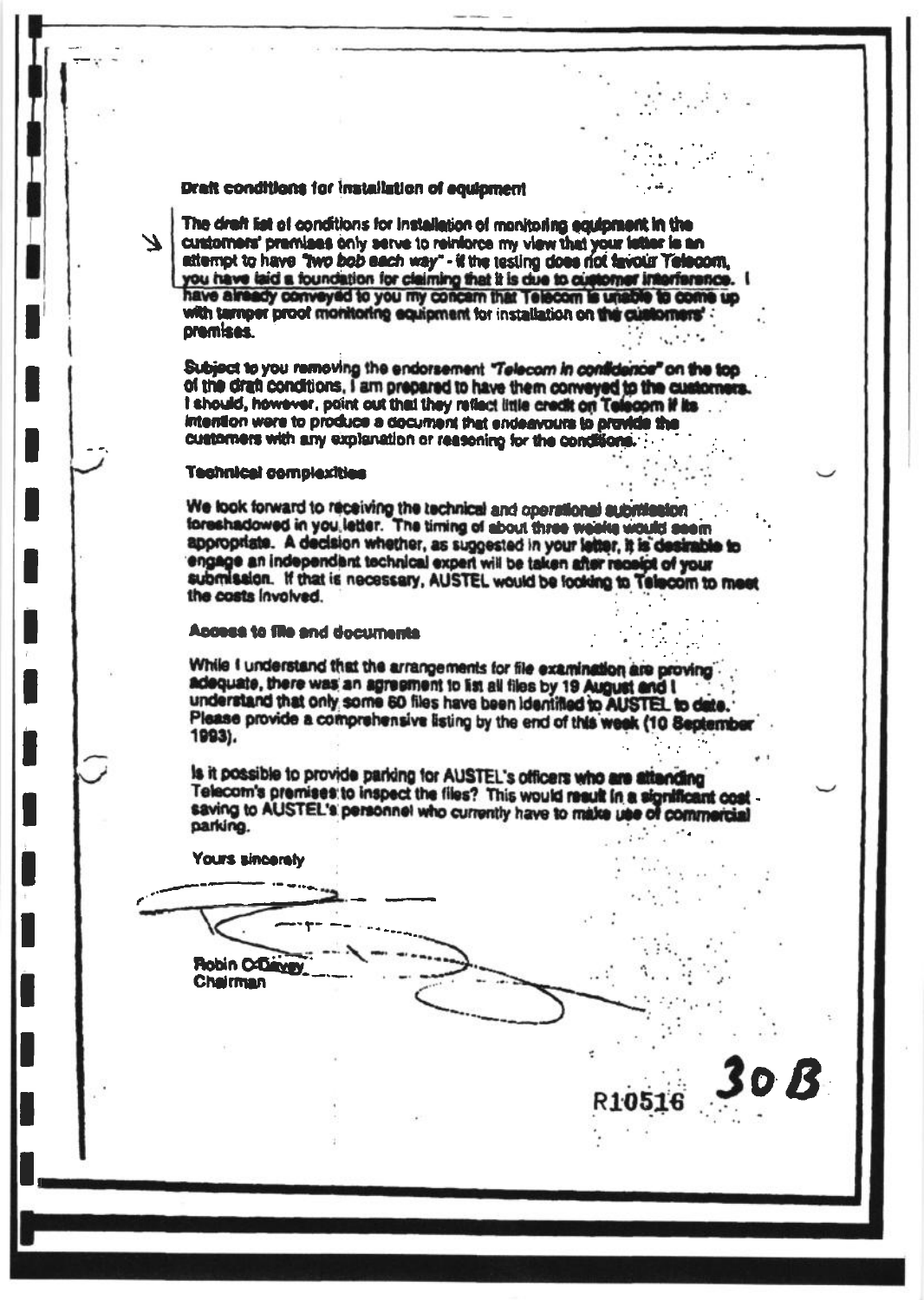Recommendation 18: Telecom acquire equipment suitable for monitoring the service actually received at a customer's premises (cf: Coopers & Lybrand Recommendation 10 and Bell Canada International's Rotary Hunting Group Study Recommendation 8.3).

Telecom Update - July 1994 Quarter

Telecom have nominated their members of the working party and they are awaiting Austel nominations. A draft terms of reference for the project have been provided to Austel for agreement.

Report of the joint working party is expected before 30 September 1994 and contracts for trial test equipment specified by the joint working party would seek supply by 30 March 1995.

#### **AUSTEL Comment**

Telecom was advised on 6 July 1994 of AUSTEL's nomination for the working party. AUSTEL has advised Telecom that the draft terms of agreement are acceptable. The timetable provided is accepted.

Recommendation 19: Telecom satisfy AUSTEL that the monitoring systems and procedures Telecom uses to test individual services are effective.

#### Telecom Update - July 1994 Quarter

Austel has been briefed on the proposals to progress the requirements of Recommendation 18 of the Austel Report. In addition, actions taken in response to the recommendations of the Coopers & Lybrand Report and the Bell Canada International Report and reported to Austel on 8 July 1994 are also relevant. Telecom has also scheduled a presentation to AUSTEL on 18 July 1994 of the revised fault management procedures and the monitoring systems and procedures it has in place at present to test individual services. However, it should be noted that system and procedure development is an evolving process, which means the current systems and procedures will be added to and enhanced over time.

#### **AUSTEL Comment**

AUSTEL has received a general briefing on these procedures. The detail of these procedures has yet to be examined, particularly in regard to the suitability of specific procedures at the various stages of the fault escalation process.

**JULY 1994** 

STATUS OF IMPLEMENTATION OF RECOMMENDATIONS OF COT CASES REPORT

AUSTEL'S QUARTERLY REPORT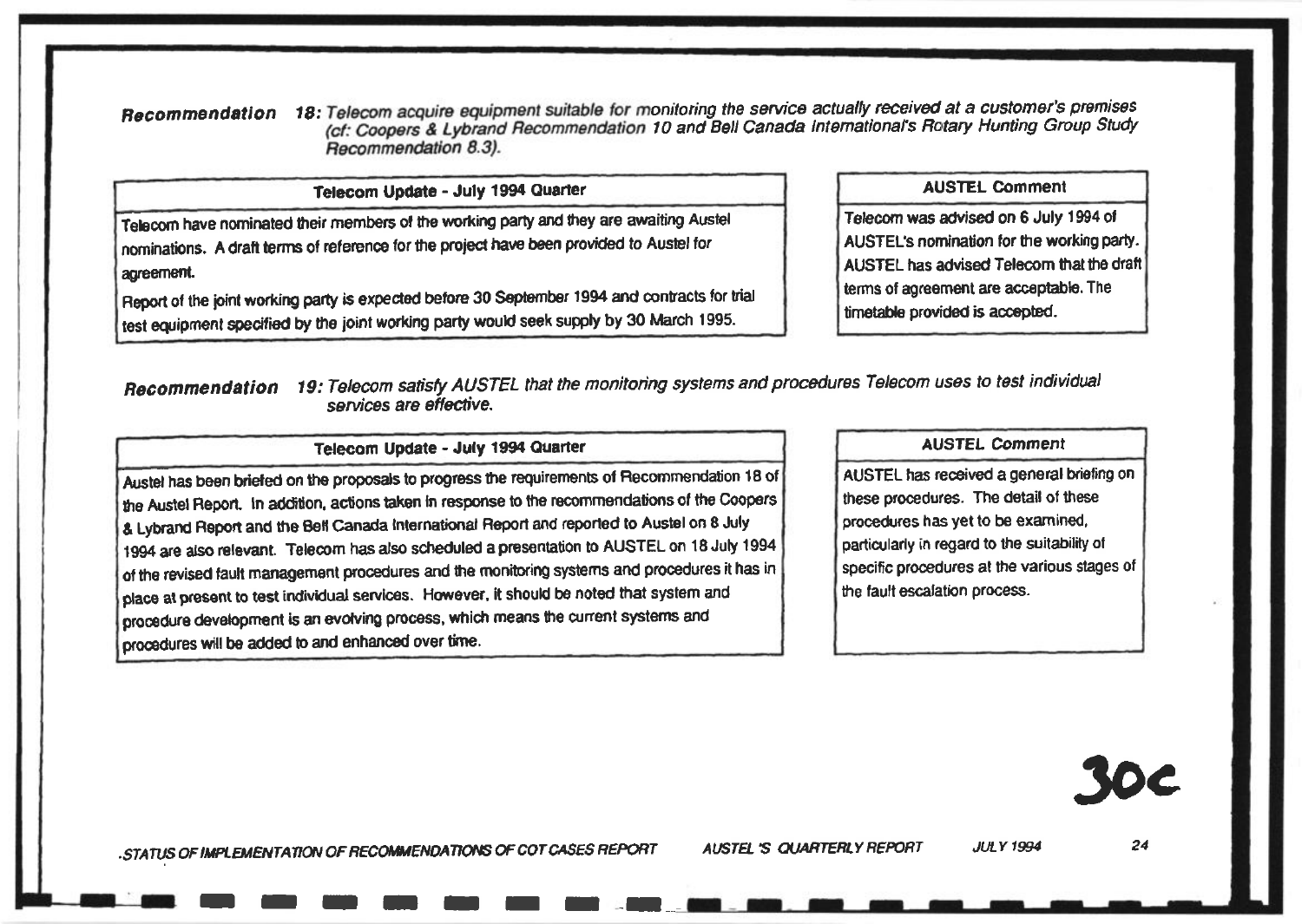

 $\mathcal{L}_{\mathcal{F}_{\infty}}^{\mathcal{L}_{\infty}}$ 

# Telecom Australia Rotary Hunting Group Study



BELL CANADA INTERNATIONAL INC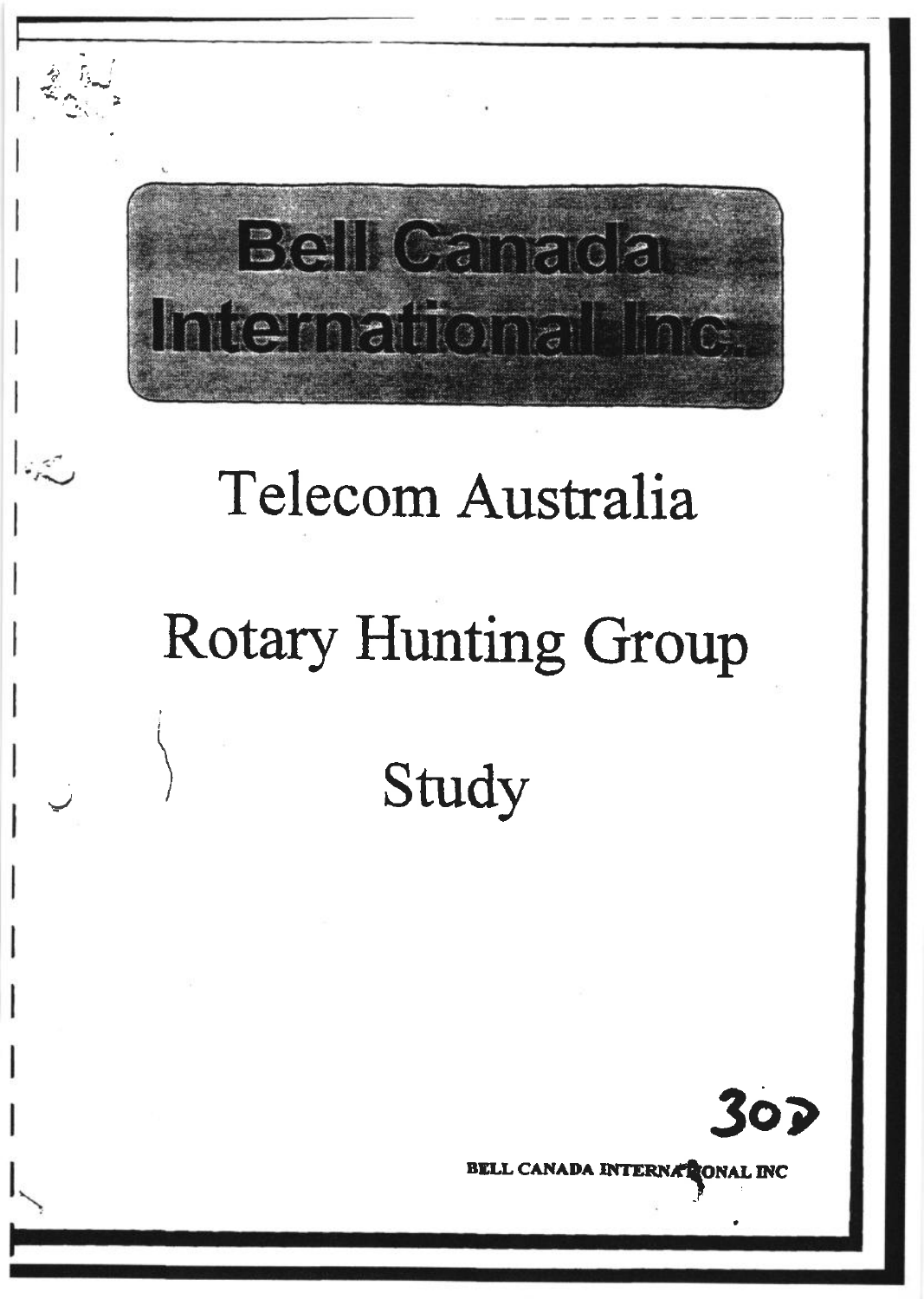In conducting the rotary hunting group tests, Telecom has acquired over the last two months, an independent review of portions of the inter-exchange network and rotary hunting groups for selected difficult fault customers. While the two tests are conclusive, the Customer Access Network (CAN) associated with the difficult fault customers should be the next set of tests performed. It is understood that significant analysis and tests have been conducted by Telecom on the CAN for the individual difficult fault customers.

It is recommended that Telecom perform independent tests of the CAN to complete the testing program for the selected difficult fault customers.

#### 8.3 **Test Equipment**

On two occasions during the testing process, test equipment failures were experienced (AMERITEC AMIXT and ELMI Smart-10) which required a re-start of testing activities.

In addition, there was an insufficient supply of test equipment experienced during the start of testing. To resolve the situation, test equipment was obtained from other maintenance centres within the region.

It is recommended that additional test equipment be procured to adequately handle the normal workload and in addition, maintenance spares should also be available because in one case during the study the equipment had to be repaired before testing could be re-established.

Another recommendation is to conduct routine maintenance procedures on all test equipment and maintain a complete set of maintenance records to track the quality and performance of the devices.

A further recommendation, is to increase the supply of the more sophisticated trouble shooting test equipment such as the Tekelec CCS 7 equipment and as digitalisation (switching modernisation) increases the testing/trouble shooting capabilities should be made integral to the switching intelligence (software).

53

BELL CANADA INTERNATIONAL INC.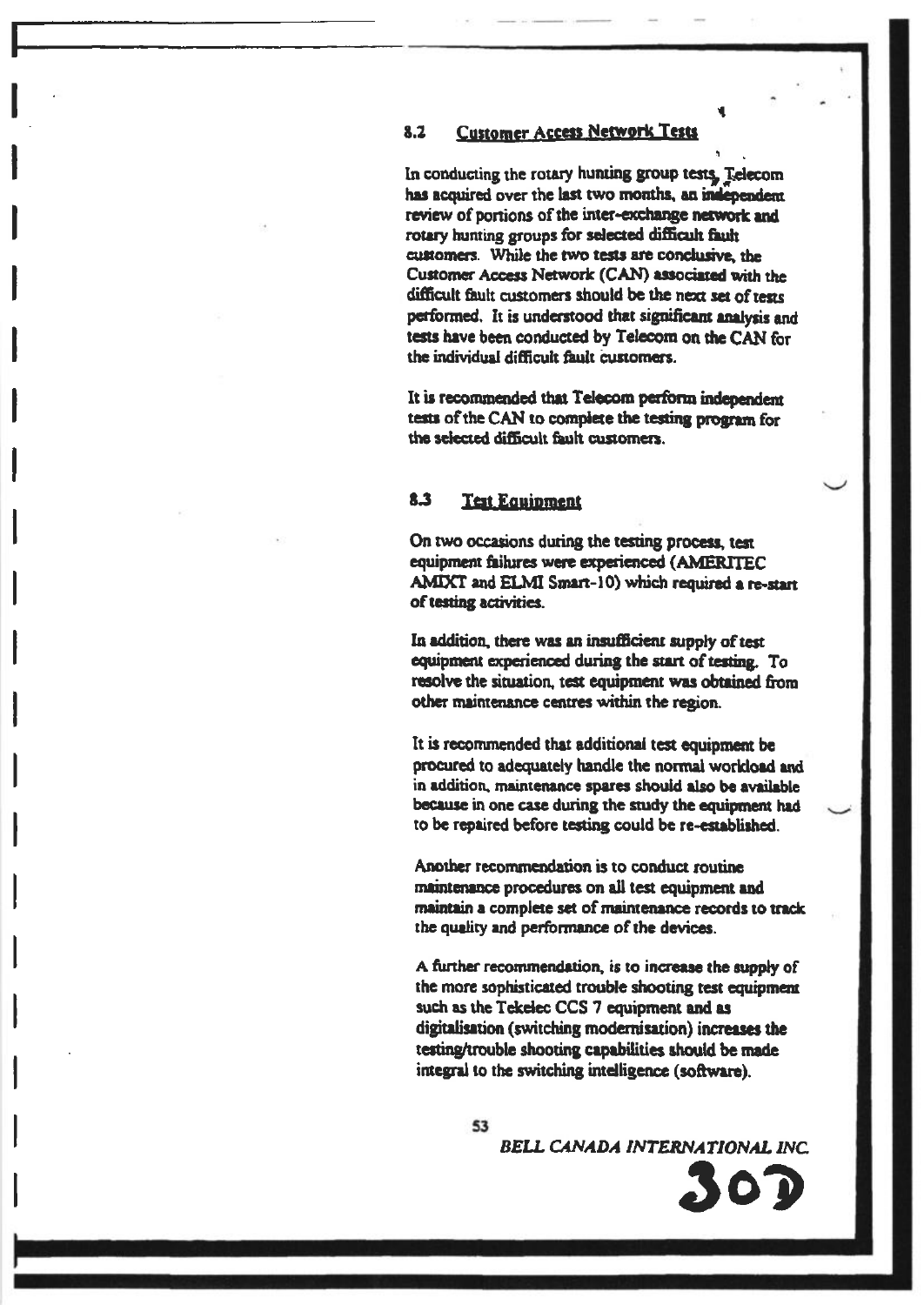**15.00 ADDITIONAL TESTS** 

Additional tests have been programmed for Devlin Bridge and Cape Bridgewater. The results were not available in time for the first draft and have been added in this addendum.

15.10 Glou Waters Fish Farm

John Mayne

**Numbers** 

057 978 384 057 978 376 (Pax 057 978 425 (Fax)

15.20 Cape Bridgewater Holiday Camp **Alan Smith** 

**Numbers** 

| 055 276 276       |                                        |
|-------------------|----------------------------------------|
| 055 267 230 (Fax) |                                        |
|                   | 055 267 260 (Gold Phone)               |
|                   | 008 \$16 522 translates to 055 267 267 |

#### **Test Base**

The test base was extended to country exchanges with the addition of these two COT cases. Test calls were originated both from country and metropolitan exchanges using Traffic Route Testers (TRT) and terminating calls to Test Call Answer Relay Sets (TCARS) or Portable Tone Answer Relay Sets (PTARS).

These units enable call completion to the same hundreds group of numbers in the exchanges where COT customers reside.

#### Scope and Procedures

The test base was extended to include two specific COT customers with services homing on country exchanges. These customers offered extra challenges since the services offered by both clients encouraged calling from urban and rural exchanges in peak and non peak periods.

Telecom Planners assisted in drafting a test case that would ensure a representative sample of exchanges to originate calls and test the Public Switched Telephone Network (PSTN) completing calls to the Devlin Bridge ARK-D rural X-bar office parented off Seymour AXE digital exchange and to the remote multiplexing equipment serving Cape Bridgewater from the Portland AXE digital exchange.

As shown in 15.13 and 15.23, the TEKELEC CCS7 monitoring system was used to monitor all CCS7 links terminating to the homing exchanges of the two COT clients.<br>As tests were performed, network specialists in Brisbane tracked all only and provided immediate response and analysis of all traffic failing to terminate.

BELL CANADA INTERNATIONAL

V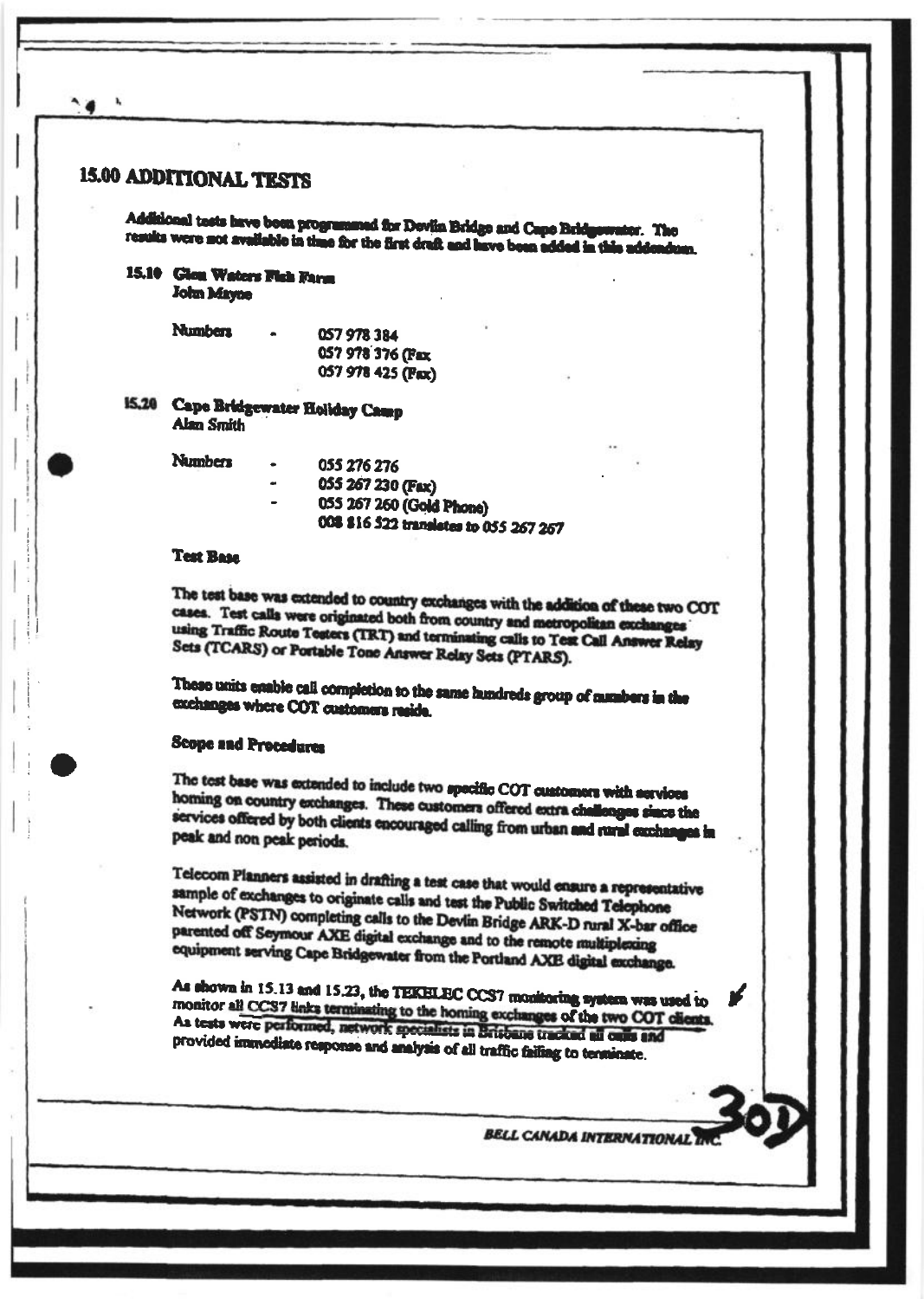#### Executive Summary

٠

The two additional COT cases, both homing off country exchanges, gave the test team the opportunity to assess the quality of service offered by Telecom to customers outside the motropolitan areas.

There were no major network or system failures found during our test procedures that could create the variety and number of troubles reported by these COT ... **CUSTOMER** 

Test calls terminated to TCARS or PTARS test boxes within a hundreds group of numbers in the same exchanges serving these customers. Also it is important to note that all test calls were tracked and the progress of all lost calls immediately identified by network specialists in Brisbane using state of the art CCS7 monitoring systems. In this way any troubles found were identified to the appropriate groups for immediate action.

As stated earlier in this report and confirmed with these tests, as Telecom escalates its modernisation program and moves towards total digitilisation of the exchanges, with the canability of automatic test features, network diagnostics built into the intelligent exchanges and the capability to monitor all CCS7 signalling links, service quality and network survivability will only move closer to perfection.

The overall test results are within world standards and in our opinion exceed the standards set by Telco's in a similar mode of modernisation.

BELL CANADA INTERNATIONAL INC.